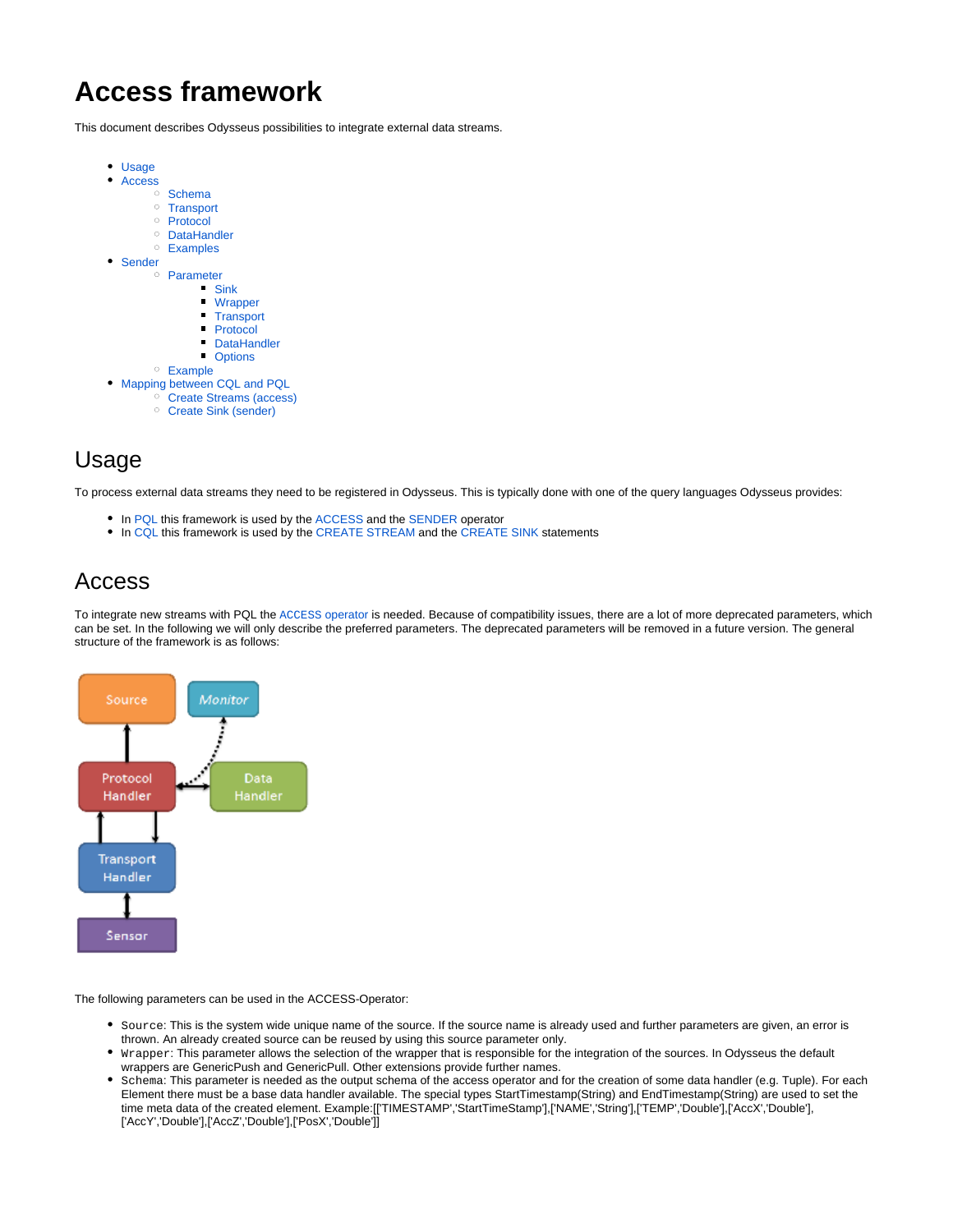- InputSchema: If this parameter is used, different input data handlers are used to create the data. It is important that these handlers produce elements that are compatible with the elements that are created by the Schema. The output schema is not affected.
- dateFormat: This parameter must be given, if the String-Version of the Timestamps are used. The format is the same as in Java SimpleDateFormat.Example: dateFormat="yyyy-MM-dd'T'HH:mm:ss.SSS": **NEW 2015.11.26**: From now on the DateTimeFormatter ist used [https:/](https://docs.oracle.com/javase/8/docs/api/java/time/format/DateTimeFormatter.html) [/docs.oracle.com/javase/8/docs/api/java/time/format/DateTimeFormatter.html](https://docs.oracle.com/javase/8/docs/api/java/time/format/DateTimeFormatter.html)

The following parameters are to further describe the wrapper GenericPush and GenericPull.

GenericPull is needed, when the data needs to be extracted from the sources (e.g. from a file) and GenericPush is needed, when the data from the source is send actively. Pull requires scheduling (done automatically), push not.

Each parameter typically needs further configurations parameters (e.g. a file name for a file wrapper). These additional parameters are set in the options-Parameter, consisting of key-value pairs:

Options = [['key1', 'value1'], ['key2', 'value2'], … , ['keyN', 'valueN']]

New: All GenericPull sources can have an option scheduler.delay. If this value is given the scheduler waits scheduler.delay milliseconds between two calls. It can be used if the source update rate is known (e.g. a new value is produced every 15 minutes), the source does not allow more than a limited access per timeslot or the delivery rate should be slowed down.

#### <span id="page-1-0"></span>**Schema**

When defining a new schema the following syntax is supported by the PQL parser:

The schema is a list of attribute definitions. Each attribute is defined in the following way:

- The first optional entry can be a source name, e.g. nexmark
- The second required entry is the name of the attribute, e.g. person
- The third required entry is the [datatype o](https://wiki.odysseus.informatik.uni-oldenburg.de/display/ODYSSEUS/Datatypes)f the attribute

With this form, you will get:

```
['bid','price','Double']
or in the short form without a source name
['price','Double']
```
Additionally, there could be attached arbitrary additional information to an attribute. Currently, only Unit has a fixed sematic as unit. Any other information is not interpreted atm. The additional information can be added by a list of key-value pairs:

```
[['key1','value1'],['key2','value2'],...,['keyN','valueN']]
```
and this parameter must be the last content of the attribute definition, just before the closing bracket:

['price','Double',[['Unit','Dollars'],['Description','The amount of the bid.']]

## <span id="page-1-1"></span>**Transport**

This parameter selects the input type of the Wrapper, see [Transport Handler](https://wiki.odysseus.informatik.uni-oldenburg.de/display/ODYSSEUS/Transport+handler) for current information.

## <span id="page-1-2"></span>**Protocol**

The parameter determines how the input from the transport is processed. The main task for this component is the identification of objects in the input and the preparation for the data handler (see next parameter), see [Protocol Handler](https://wiki.odysseus.informatik.uni-oldenburg.de/display/ODYSSEUS/Protocol+handler) for current information.

## <span id="page-1-3"></span>**DataHandler**

See [Data handler](https://wiki.odysseus.informatik.uni-oldenburg.de/display/ODYSSEUS/Data+handler) for current information.

Finally, this option defines the data handler that is responsible for the creation of the objects that will be processed inside Odysseus. The set of data handlers can be distinguished into handler for base types (like long, boolean or int) and constructors for complex types (like tuple or list). For the following set of base data types Odysseus provides data handler:

- Boolean: Can be created from 0/1 and true/false
- Date: Currently these elements are treated as long values (TODO)
- Double, Float: Processing of double values
- Integer, Byte, Short: Processed as integer values (4 bytes)
- Long, Timestamp, StartTimestamp, EndTimestamp: Processed as long values (8 bytes)
- String: Integer with size in bytes, chars (TODO: Encoding?)

Odysseus provides the following type constructors:

Multi\_Value: Creates a list. The schema defines the type of the list elements.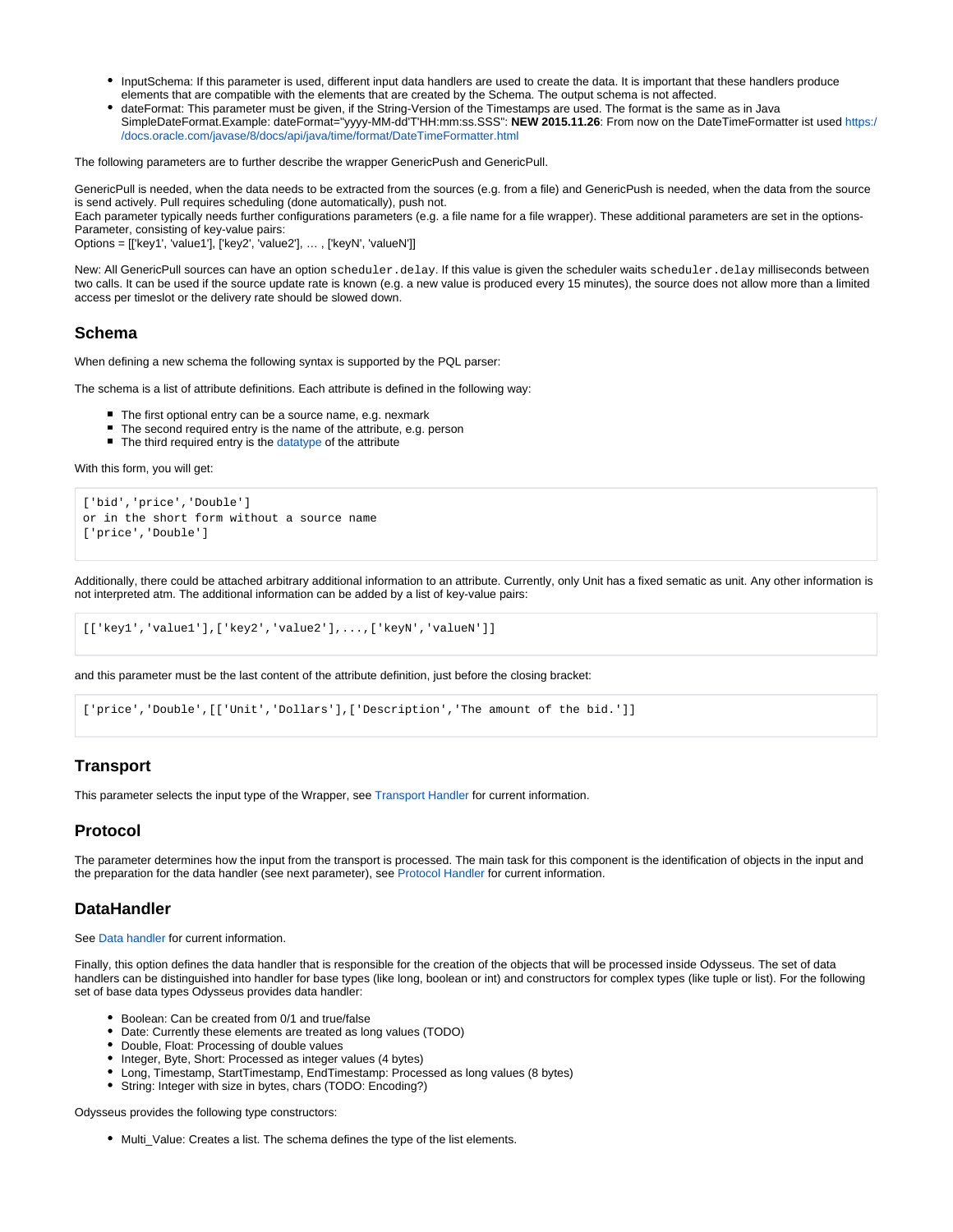Tuple: Creates a tuple. The schema parameter defines the set type of the elements

 Options=[['filename','C:/Users/Marco Grawunder/Documents/My Dropbox/OdysseusQuickShare/Daten/Geo/World Country Boundaries.csv'],

## <span id="page-2-0"></span>**Examples**

The following PQL command creates a new source with

```
source = ACCESS({source='source', wrapper='GenericPush', transport='NonBlockingTcp', protocol='SizeByteBuffer', 
                                                     dataHandler='Tuple',options=[['host','odysseus.offis.uni-
oldenburg.de'],['port','65440'],['ByteOrder','Little_Endian']],
                                                    schema=[['timestamp','StartTimeStamp'],
                                                                    ['id','INTEGER'],
                                                                    ['name','String'],
                                                                    ['email','String'],
                                                                    ['creditcard','String'],
                                                                    ['city','String'],
                                                                     ['state','String'] 
 ]})
source = ACCESS({source='source', Wrapper='GenericPull', 
 Schema=[['geometry','SpatialGeometry'], 
 ['geometry_vertex_count','Integer'],
 ['OBJECTID','Integer'],
 ['ISO_2DIGIT','String'],
 ['Shape_Leng','Double'],
['Shape Area','Double'],
 ['Name','String'],
['import_notes','String'],
 ['Google requests','String']
```

```
Sender
```
 transport='File', protocol='csv', dataHandler='Tuple',

['Delimiter',',']]}

],

To publish processed data with PQL the SENDER-Operator is needed. This operator takes care of the application depending and transport depending transformation and delivery of the processed elements in the data stream.

InputSchema=['SpatialKML','Integer','Integer','String','Double','Double','String','String','String'],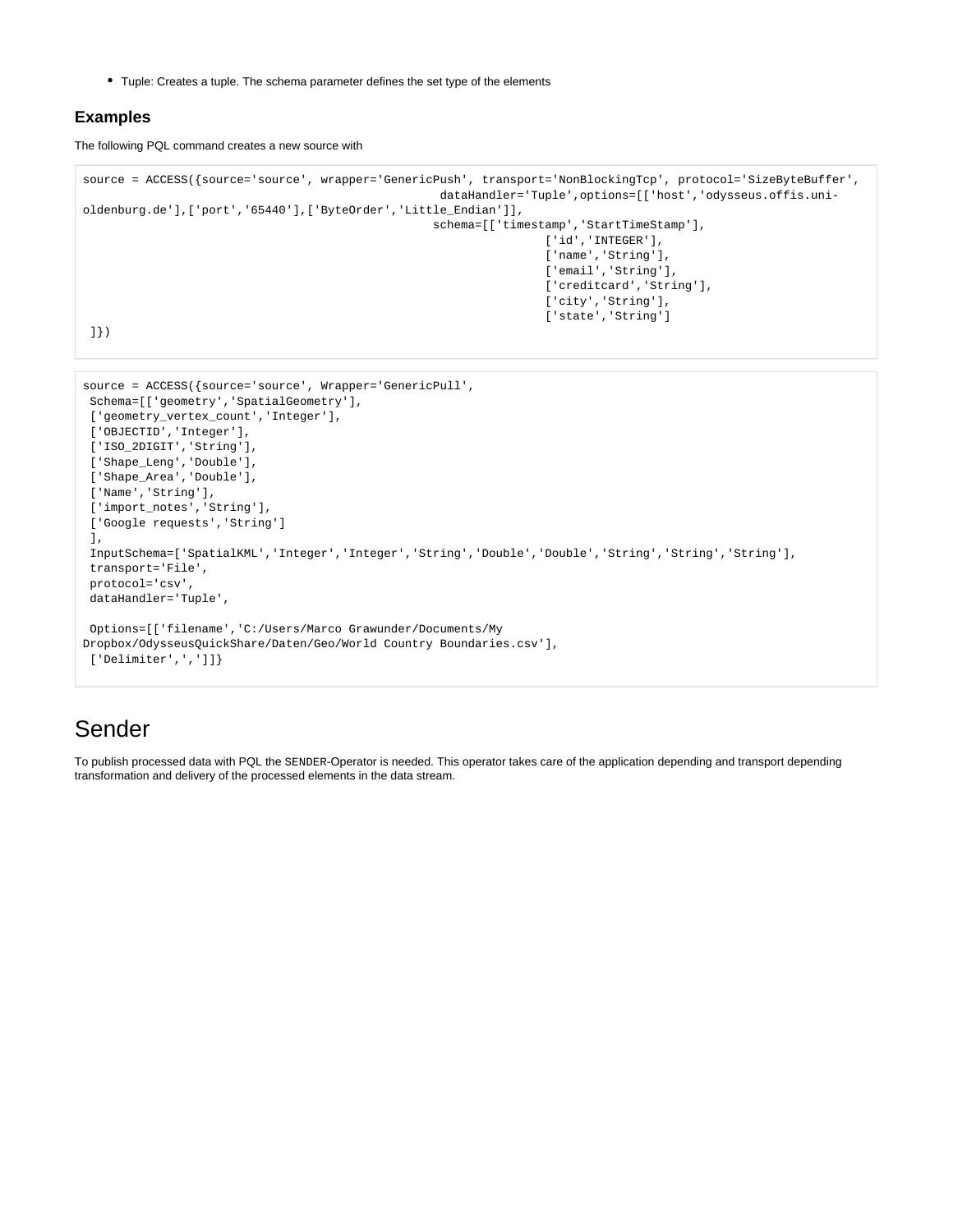

The following parameters are required in the SENDER-Operator:

## <span id="page-3-0"></span>Parameter

## <span id="page-3-1"></span>**Sink**

This is the system wide unique name of the sink. If the sink name is already used and further parameters are given, an error is thrown. An already created sink can be reused by using this sink parameter only.

#### <span id="page-3-2"></span>**Wrapper**

This parameter allows the selection of the wrapper that is responsible for the delivery of the data. In Odysseus the default wrappers are GenericPush and G enericPull. Other extensions provide further names.

## <span id="page-3-3"></span>**Transport**

The transport handler is responsible for the delivery of the processed data stream elements at a given endpoint.

## <span id="page-3-4"></span>**Protocol**

The protocol handler is responsible for the transformation of the processed sensor data elements into an application depending protocol to transport them over a given transport protocol to an endpoint.

#### <span id="page-3-5"></span>**DataHandler**

The data handler transforms the elements in a data stream to the right representations (I.e. String or Byte Array). Depending on the protocol handler a specific data handler may be required. However, in most cases the data handler Tuple should be adequate.

#### <span id="page-3-6"></span>**Options**

The options field includes additional parameter for the transport and protocol handlers.

## <span id="page-3-7"></span>Example

#### **Sender Operator**

```
output = SENDER({
wrapper='GenericPush',
transport='TCPClient',
protocol='CSV',
dataHandler='Tuple',
```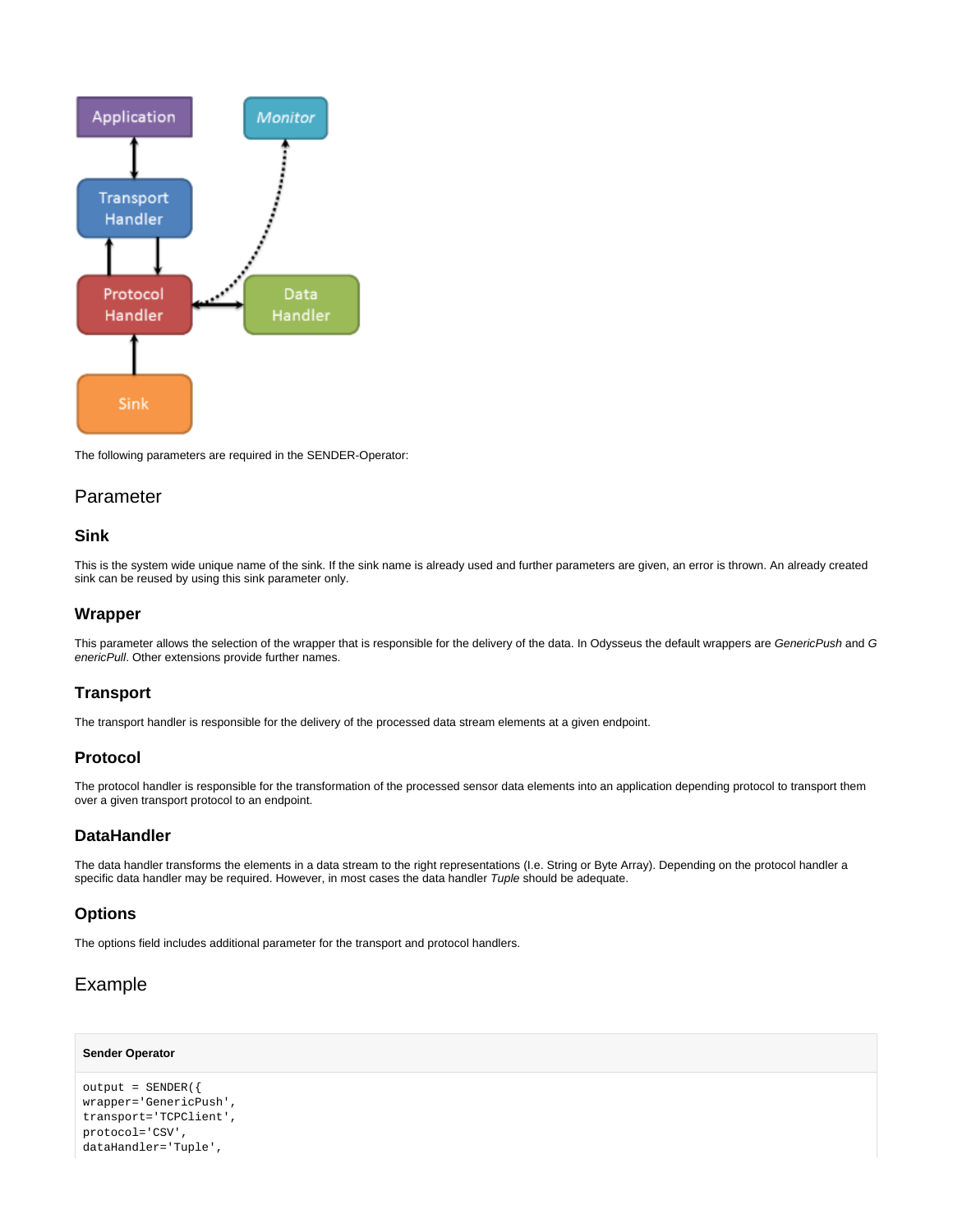```
options=[['host', 'example.com'],['port', '8081'],['read', '10240'],['write', '10240']]
}, input)
```
## <span id="page-4-0"></span>Mapping between CQL and PQL

The following shows how the access operator framework can be mapped between CQL and PQL.

## <span id="page-4-1"></span>Create Streams (access)

As described in [Access framework,](#page-0-2) the access for incoming data can be flexibly done in PQL. An example would be:

```
nexmark_person := ACCESS({wrapper='GenericPush', transport='NonBlockingTcp', protocol='SizeByteBuffer', 
                           dataHandler='Tuple',options=[['host','odysseus.offis.uni-oldenburg.de'],
['port','65440'],['ByteOrder','Little_Endian']],
                           schema=[['timestamp','StartTimeStamp'],
                                  ['id','INTEGER'],
                                   ['name','String'],
                                  ['email','String'],
                                  ['creditcard','String'],
                                  ['city','String'],
                                  ['state','String']
 ]})
```
An equivalent access to streams using CQL looks like follows:

```
CREATE STREAM nexmark:person (timestamp STARTTIMESTAMP, id INTEGER, name STRING, email STRING, creditcard 
STRING, city STRING, state STRING)
    WRAPPER 'GenericPush' 
    PROTOCOL 'SizeByteBuffer'
     TRANSPORT 'NonBlockingTcp'
    DATAHANDLER 'Tuple'
    OPTIONS ( 'port' '65440', 'host' 'odysseus.offis.uni-oldenburg.de', 'ByteOrder' 'Little_Endian')
```
As you may see, there is a direct mapping between the needed parameters. So you can use each [Protocol Handler](https://wiki.odysseus.informatik.uni-oldenburg.de/display/ODYSSEUS/Protocol+handler) and [Data handler](https://wiki.odysseus.informatik.uni-oldenburg.de/display/ODYSSEUS/Data+handler) and [Transport](https://wiki.odysseus.informatik.uni-oldenburg.de/display/ODYSSEUS/Transport+handler)  [Handler](https://wiki.odysseus.informatik.uni-oldenburg.de/display/ODYSSEUS/Transport+handler) in a CREATE STREAM statement like it is used in PQL. Thus, the wrapper must be also existing, which are e.g. GenericPush or GenericPull (see also [Access framework](#page-0-2)). The Options-parameter is optional and is a comma separated list of key value pairs that are enclosed by quotation marks.

Now, you can use this stream like:

SELECT \* FROM nexmark:person WHERE...

## <span id="page-4-2"></span>Create Sink (sender)

Similar to creating sources for incoming data, you can also create sinks for outgoing data. The notation is very similar to "create stream". Since it is also based on the [Access Framework](#page-0-2), you can also need different [Protocol Handler](https://wiki.odysseus.informatik.uni-oldenburg.de/display/ODYSSEUS/Protocol+handler) and [Data handler](https://wiki.odysseus.informatik.uni-oldenburg.de/display/ODYSSEUS/Data+handler) and [Transport Handler](https://wiki.odysseus.informatik.uni-oldenburg.de/display/ODYSSEUS/Transport+handler). For example, the following creates a sink that writes a CSV file:

```
CREATE SINK writeout (timestamp STARTTIMESTAMP, auction INTEGER, bidder INTEGER, datetime LONG, price 
DOUBLE)
    WRAPPER 'GenericPush'
    PROTOCOL 'CSV'
    TRANSPORT 'File'
     DATAHANDLER 'Tuple'
    OPTIONS ( 'filename' 'E:\test')
```